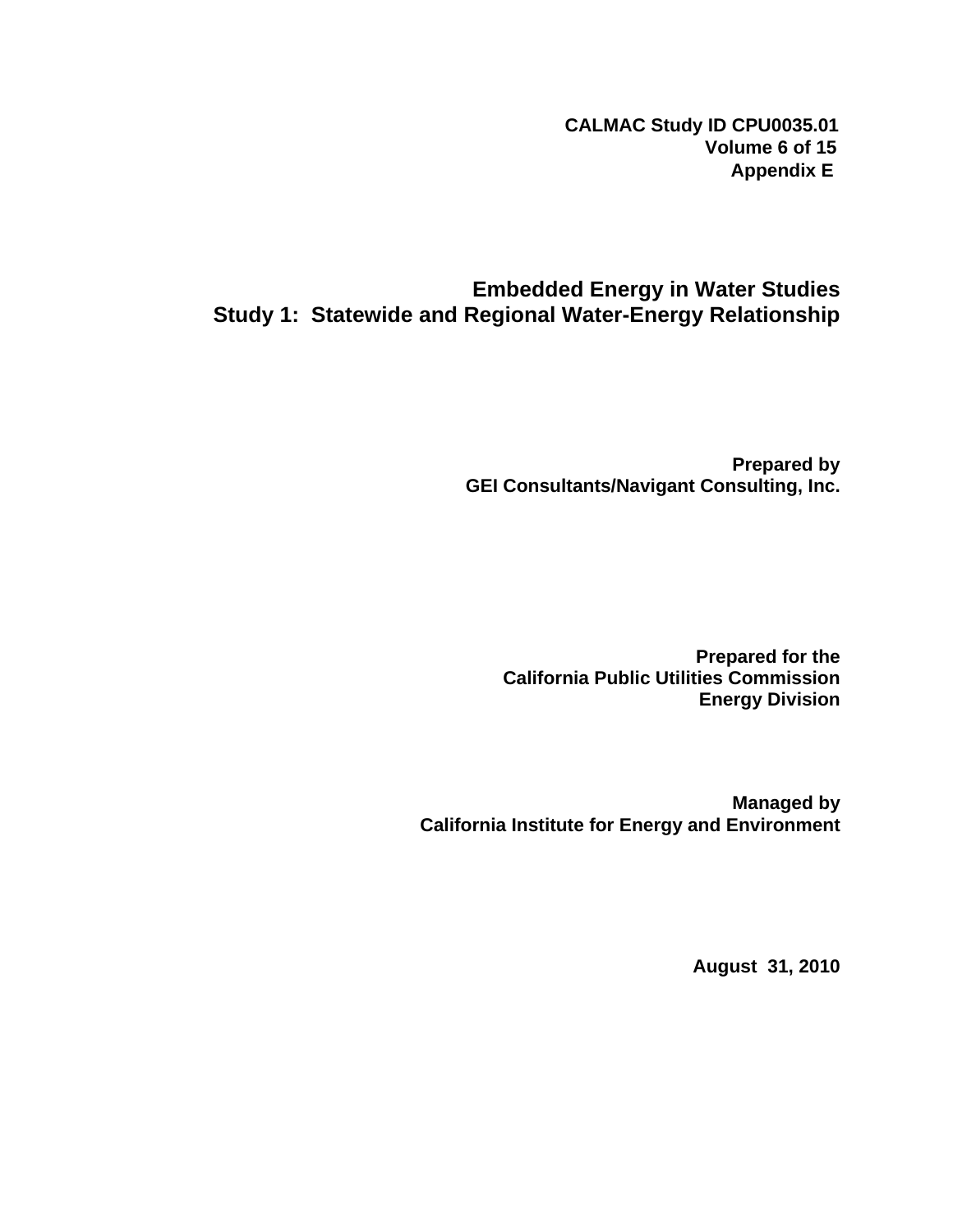The following tables define the entries in the regional water balances. These definitions were taken directly from the definitions to the California Water Plan update, produced by DWR.

| <b>Demand</b>                             |                                                                                                                                                                                                                                                                                                                                                                                                                                                      |
|-------------------------------------------|------------------------------------------------------------------------------------------------------------------------------------------------------------------------------------------------------------------------------------------------------------------------------------------------------------------------------------------------------------------------------------------------------------------------------------------------------|
| <b>Urban</b>                              |                                                                                                                                                                                                                                                                                                                                                                                                                                                      |
| Large Landscape                           | The water used to irrigate recreational and large landscape<br>areas such as golf courses, parks, play fields, highway<br>medians, and cemeteries.                                                                                                                                                                                                                                                                                                   |
| Commercial                                | The water used by light industry and light or non-<br>manufacturing business establishments including retail<br>services, office buildings, restaurants, dry cleaners, and other<br>consumer-oriented services or businesses. Also includes<br>employee uses and recreational facilities (temporary lodging).<br>This can include Institutional or Governmental use as well.                                                                         |
| <b>Industrial</b>                         | The heavy water using manufacturing with cooling towers -<br>for processing, manufacturing, and other industrial plant uses<br>(canneries, mills or other large complex users of supply) as<br>defined by the North American Industry Classification System<br>(NAICS). This water can be used as cooling water, or for<br>rinsing, washing, diluting, and other sanitation operations.<br>Also included are employee uses and landscape irrigation. |
| <b>Energy Production</b>                  | The water used for refineries and cooling in thermo-electric<br>power generation.                                                                                                                                                                                                                                                                                                                                                                    |
| <b>Residential - Interior</b>             | The water used within a single-family, detached housing unit<br>for such uses as personal hygiene, cooking, drinking, and<br>laundry.                                                                                                                                                                                                                                                                                                                |
| <b>Residential - Exterior</b>             | The water used outside of a single-family, detached housing<br>unit. Uses include landscape irrigation, swimming pools, car<br>washing, sidewalk cleaning, and the watering of domestic<br>animals.                                                                                                                                                                                                                                                  |
| <b>Conveyance Applied Water</b>           | The sum total of conveyance that is irrecoverable<br>(evaporation and evapotranspiration), outflows to salt sink or<br>seeps into the groundwater                                                                                                                                                                                                                                                                                                    |
| <b>Groundwater Recharge Applied Water</b> | The amount of intentional water application to increase deep<br>percolation.                                                                                                                                                                                                                                                                                                                                                                         |
| <b>Agriculture</b>                        |                                                                                                                                                                                                                                                                                                                                                                                                                                                      |
| <b>Applied Water - Crop Production</b>    | The quantity of water delivered to the intake of a city's water<br>system or factory; the farm or wetland headgate; or the<br>portion of stream flow dedicated to instream use or reserved<br>under the federal or State legislation                                                                                                                                                                                                                 |
| <b>Conveyance Applied Water</b>           | The sum total of conveyance that is irrecoverable                                                                                                                                                                                                                                                                                                                                                                                                    |

## **Table 1. Water Demand Definitions**

E-1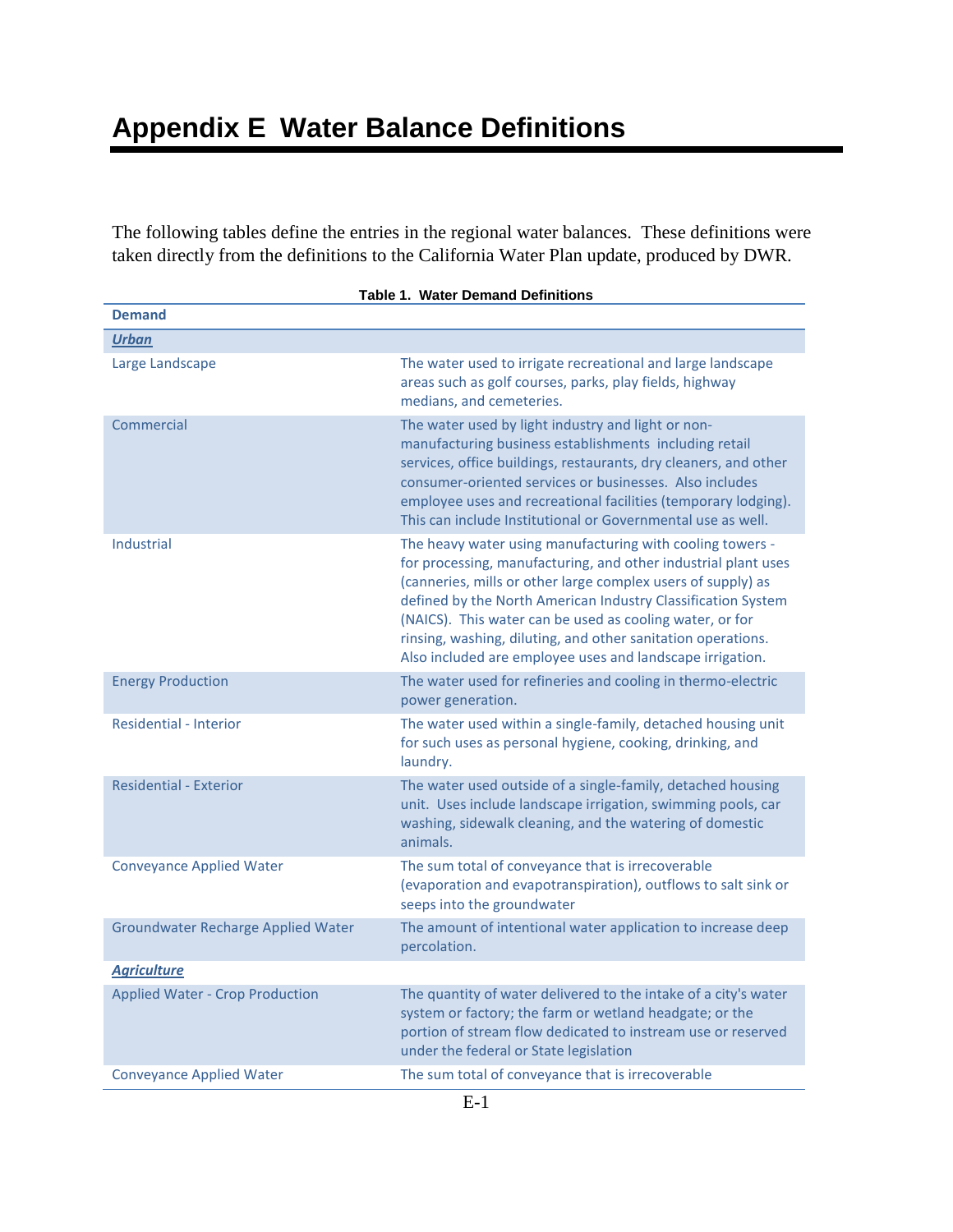|                                           | (evaporation and evapotranspiration), outflows to salt sink or<br>seeps into the groundwater                                                                               |
|-------------------------------------------|----------------------------------------------------------------------------------------------------------------------------------------------------------------------------|
| <b>Groundwater Recharge Applied Water</b> | The amount of intentional water application to increase deep<br>percolation                                                                                                |
| <b>Environmental</b>                      |                                                                                                                                                                            |
| Instream                                  |                                                                                                                                                                            |
| <b>Applied Water</b>                      | The use of water within its natural watercourse as specified in<br>an agreement, water rights permit, court order, FERC license,<br>or other State or federal requirement. |
| <b>Wild &amp; Scenic</b>                  |                                                                                                                                                                            |
| <b>Applied Water</b>                      | Annual natural flows from the designated State and Federal<br>Wild and Scenic Rivers system.                                                                               |
| <b>Required Delta Outflow</b>             |                                                                                                                                                                            |
| <b>Applied Water</b>                      | Fresh water outflow from the Sacramento-San Joaquin Delta<br>required by law to protect the beneficial uses within the Delta<br>from the incursion of saline water         |
| <b>Managed Wetlands</b>                   |                                                                                                                                                                            |
| <b>Applied Water</b>                      | The applied water use for managed wetlands areas.                                                                                                                          |
| <b>Conveyance Applied Water</b>           | The sum total of conveyance that is irrecoverable<br>(evaporation and evapotranspiration), outflows to salt sink or<br>seeps into the groundwater                          |
| <b>TOTAL USE AND OUTFLOW</b>              | The sum of all water demand                                                                                                                                                |